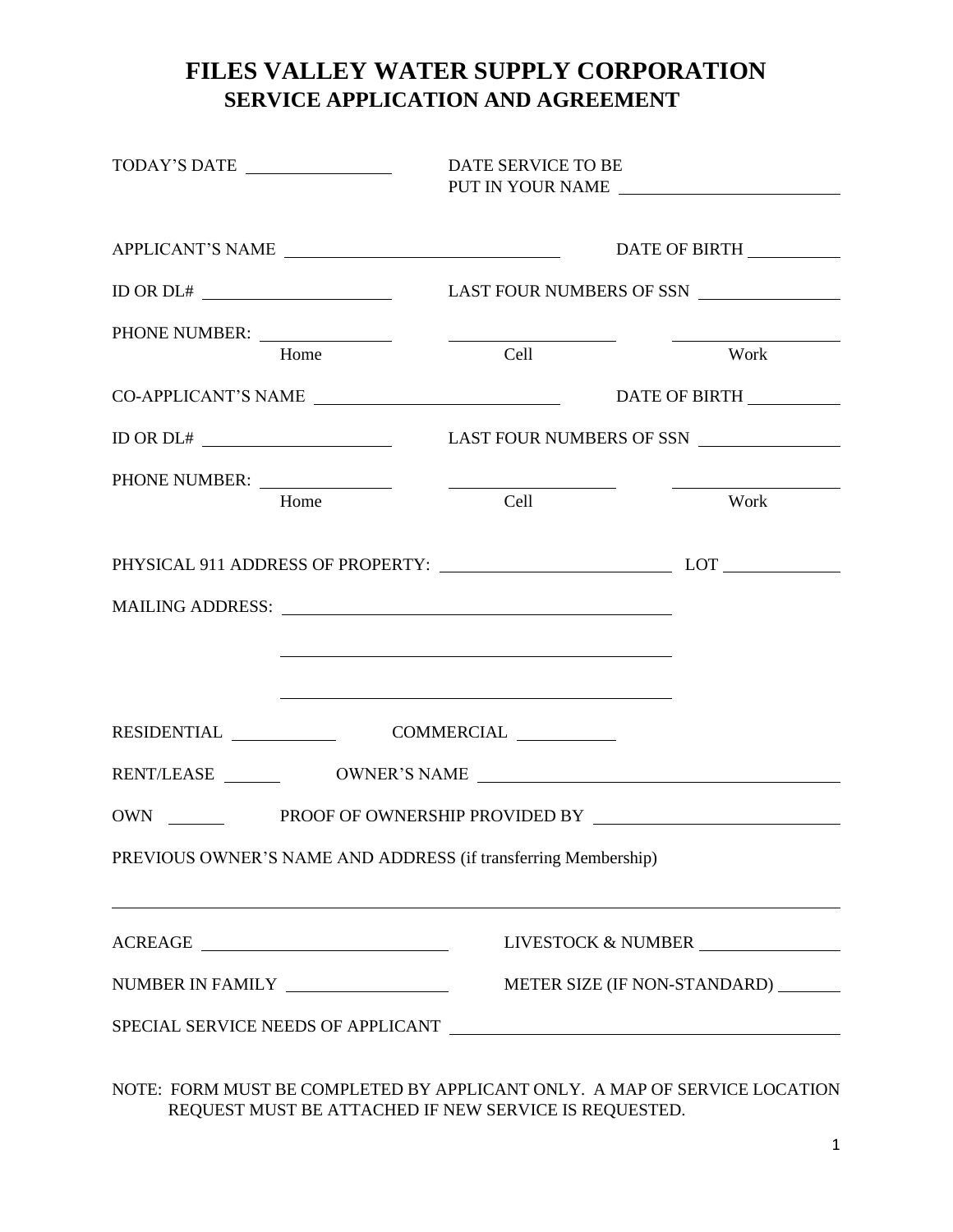AGREEMENT made this day of , the set of the set of the set of  $\alpha$ , between

Files Valley Water Supply Corporation, a corporation organized under the laws of the State of Texas (hereinafter called the Corporation) and **EXEC 2008** (hereinafter called the Applicant and/or Member),

## Witnesseth:

The Corporation shall sell and deliver water service to the Applicant and the Applicant shall purchase, receive, and/or reserve service from the Corporation in accordance with the bylaws and tariff of the Corporation as amended from time to time by the Board of Directors of the Corporation. Upon compliance with said policies, including payment of a Membership Fee, the Applicant qualifies for Membership as a new applicant or continued Membership as a transferee and thereby may hereinafter be called a Member.

The Member shall pay to the Corporation for service hereunder as determined by the Corporation's tariff and upon the terms and conditions set forth therein, a copy of which can be provided at the Member's request. A copy of this agreement shall be executed before service may be provided to the Applicant.

The Board of Directors shall have the authority to discontinue service and cancel the Membership of any Member not complying with any policy or not paying any utility fees or charges as required by the Corporation's published rates, fees, and conditions of service. At any time service is discontinued, terminated or suspended, the Corporation shall not re-establish service unless it has a current, signed copy of this agreement.

If this agreement is completed for the purpose of assigning utility service as a part of a rural domestic water system loan project contemplated with the Rural Development, an Applicant shall pay an Indication of Interest Fee in lieu of a Membership Fee for the purposes of determining:

- a. The number of taps to be considered in the design and
- b. The number of potential ratepayers considered in determining the financial feasibility of constructing
	- 1) a new water system or
	- 2) expanding the facilities of an existing water system.

The Applicant hereby agrees to obtain, utilize, and/or reserve service as soon as it is available. Applicant, upon qualification for service under the terms of the Corporation's policies, shall further qualify as a Member and the Indication of Interest Fee shall then be converted by the Corporation to a Membership Fee. Applicant further agrees to pay, upon becoming a Member, the monthly charges for such service as prescribed in the Corporation's tariff. Any breach of this agreement shall give cause for the Corporation to liquidate, as damages, the fees previously paid as an indication of interest. In addition to any Indication of Interest Fees forfeited, the Corporation may assess a lump sum of \$300.00 as liquidated damages to defray any losses incurred by the Corporation. If delivery of service to said location is deemed infeasible by the Corporation as a part of this project, the Applicant shall be denied Membership in the Corporation and the Indication of Interest Fee, less expenses, shall be refunded. The Applicant may re-apply for service at a later date under the terms and conditions of the Corporation's policies. For the purposes of this agreement, an Indication of Interest Fee shall be an amount equal to the Corporation's Membership Fees.

All water shall be metered by meters to be furnished and installed by the Corporation. The meter and/or wastewater connection is for the sole use of the Member or customer and is to provide service to only one (1) dwelling or one (1) business. Extensions of pipe(s) to transfer utility service from one property to another, to share, resell, or submeter water to any other persons, dwellings, businesses, or property, etc. is prohibited.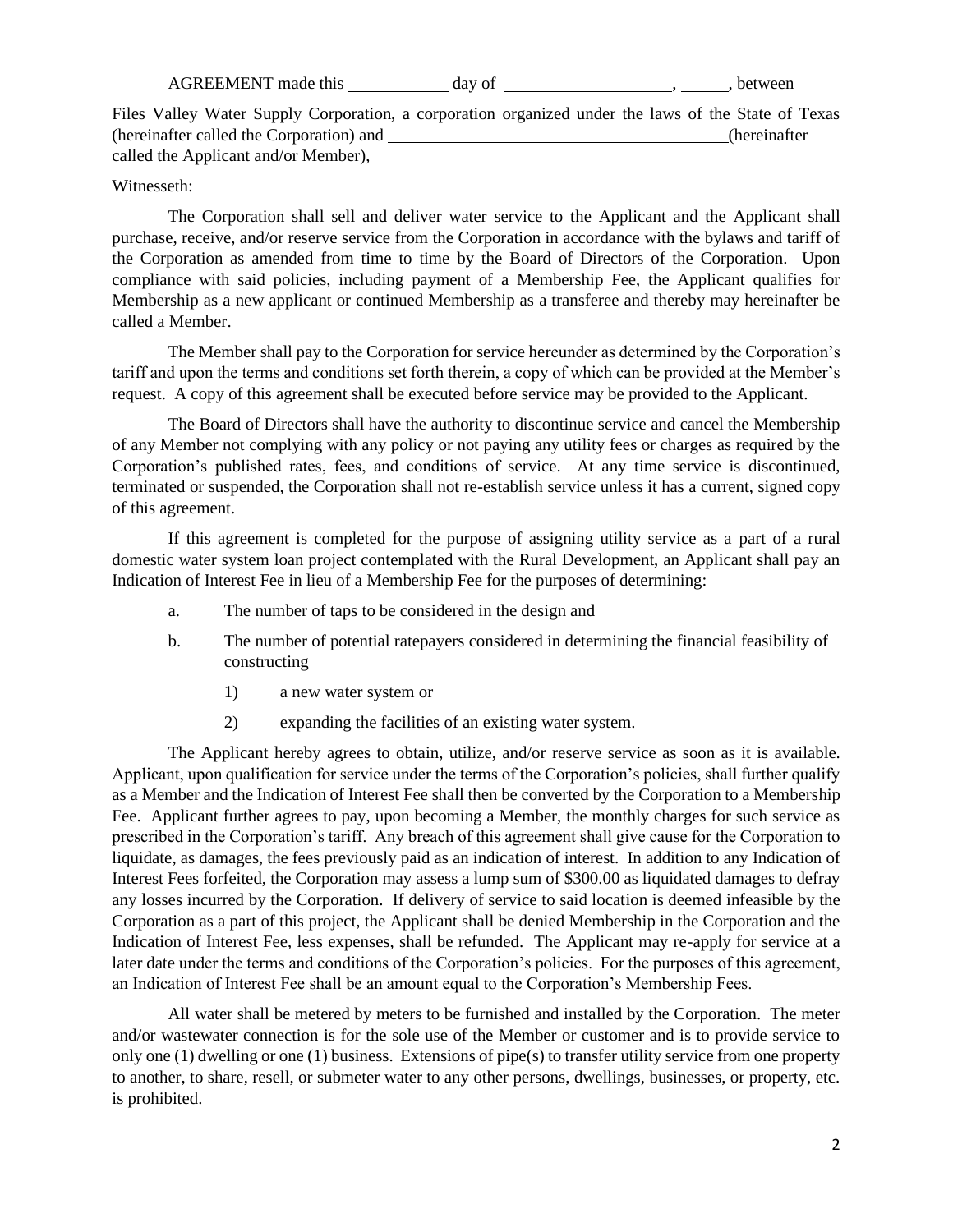The Corporation shall have the right to locate a water service meter and the pipe necessary to connect the meter on the Member's property at a point to be chosen by the Corporation, and shall have access to its property and equipment located upon Member's premises at all reasonable and necessary times for any purpose connected with or in the furtherance of its business operations, and upon discontinuance of service the Corporation shall have the right to remove any of its equipment from the Member's property. The Member shall install, at their own expense, any necessary service lines from the Corporation's facilities and equipment to the point of use, including any customer service isolation valves, backflow prevention devices, clean-outs, and other equipment as may be specified by the Corporation. The Corporation shall also have access to the Member's property for the purpose of inspecting for possible cross-connections, potential contamination hazards, illegal lead materials, and any other violations or possible violations of state and federal statutes and regulations relating to the federal Safe Drinking Water Act or Chapter 314 of the Texas Health & Safety Code or the Corporation's tariff and service policies.

The Corporation is responsible for protecting the drinking water supply from contamination or pollution which could result from improper practices. This service agreement serves as notice to each Member of the restrictions which are in place to provide this protection. The Corporation shall enforce these restrictions to ensure the public health and welfare. The following undesirable practices are prohibited by state regulations:

- a. No direct connection between the public drinking water supply and a potential source of contamination is permitted. Potential sources of contamination shall be isolated from the public water system by an airgap or an appropriate backflow prevention assembly in accordance with state regulations.
- b. No cross-connection between the public drinking water supply and a private water system is permitted. These potential threats to the public drinking water supply shall be eliminated at the service connection by the proper installation of an airgap or a reduced pressure-zone backflow prevention assembly and a service agreement must exist for annual inspection and testing by a certified backflow prevention device tester.
- c. No connection which allows water to be returned to the public drinking water supply is permitted.
- d. No pipe or pipe fitting which contains more than 0.25% lead may be used for the installation or repair of plumbing at any connection which provides water for human consumption.
- e. No solder or flux which contains more than 0.2% lead may be used for the installation or repair plumbing at any connection which provides water for human consumption.

The Corporation shall maintain a copy of this agreement as long as the Member and/or premises is connected to the public water system. The Member shall allow their property to be inspected for possible cross-connections, potential contamination hazards, and illegal lead materials. These inspections shall be conducted by the Corporation or its designated agent prior to initiating service and periodically thereafter. The inspections shall be conducted during the Corporation's normal business hours.

The Corporation shall notify the Member in writing of any cross-connections or other undesirable practices which have been identified during the initial or subsequent inspection. The Member shall immediately correct any undesirable practice on their premises. The Member shall, at their expense, properly install, test, and maintain any backflow prevention device required by the Corporation. Copies of all testing and maintenance records shall be provided to the Corporation to either terminate service or properly install, test, and maintain an appropriate backflow prevention device at the service connection. Any expenses associated with the enforcement of this agreement shall be billed to the Member.

In the event the total water supply is insufficient to meet all of the Members, or in the event there is a shortage of water, the Corporation may initiate the Emergency Rationing Program as specified in the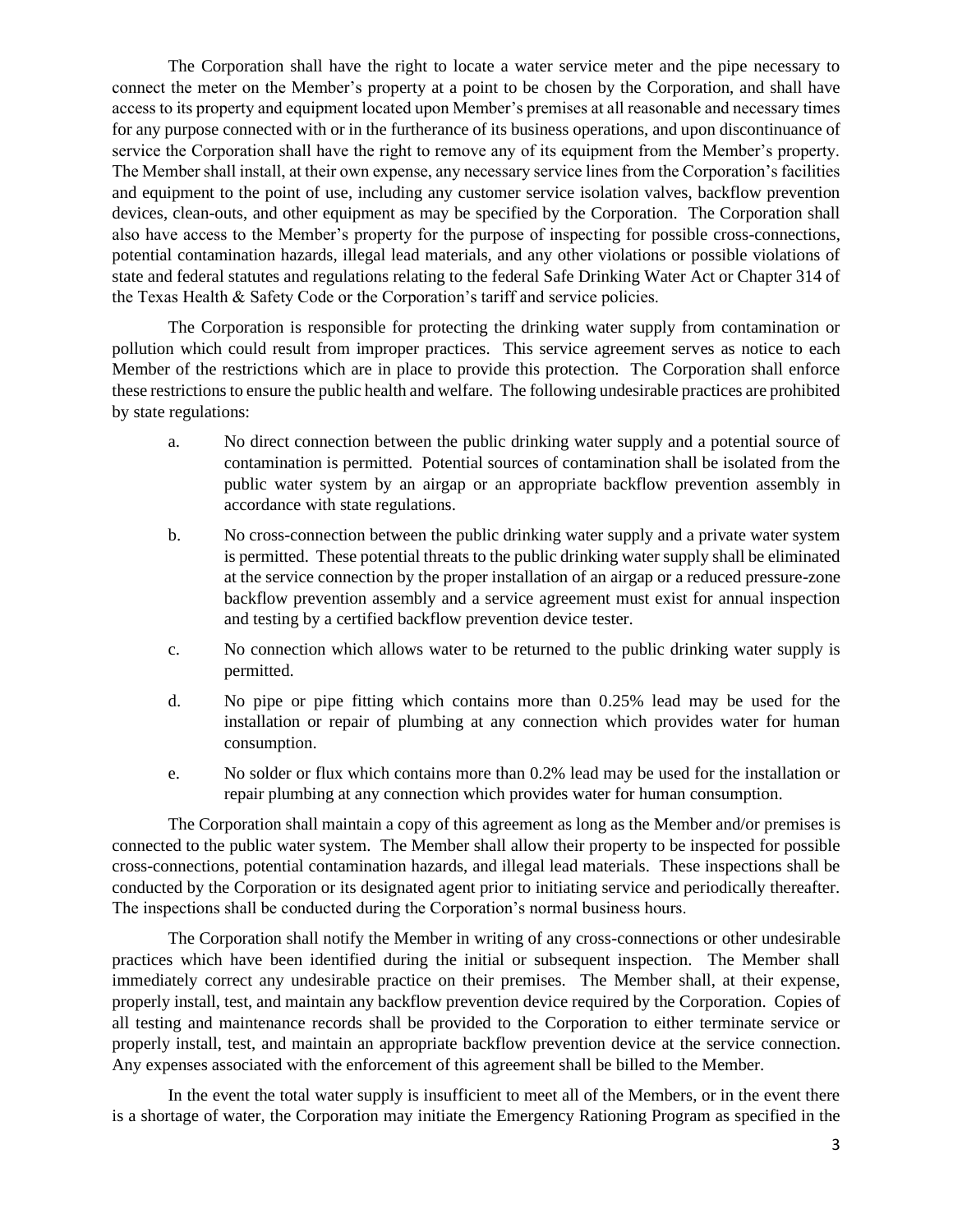Corporation's Tariff. By execution of this agreement, the Applicant hereby shall comply with the terms of said program.

By execution hereof, the Applicant shall hold the Corporation harmless from any and all claims for damages caused by service interruptions due to waterline breaks by utility or like contractors, tampering by other Member/users of the Corporation, normal failures of the system, or other events beyond the Corporation's control.

The Applicant shall grant to the Corporation permanent recorded easement(s) dedicated to the Corporation for the purpose of providing reasonable rights of access and use to allow the Corporation to construct, maintain, replace, upgrade, parallel, inspect, test and operate any facilities necessary to serve that Applicant as well as the Corporation's purposes in providing system-wide service for existing or future members.

By execution hereof, the Applicant shall guarantee payment of all other rates, fees, and charges due on any account for which said Applicant owns a Membership Certificate. Said guarantee shall pledge any and all Membership Fees against any balance due the Corporation. Liquidation of said Membership Fees shall give rise to discontinuance of service under the terms and conditions of the Corporation's tariff.

By execution hereof, the Applicant agrees that non-compliance with the terms of this agreement by said Applicant shall constitute denial or discontinuance of service until such time as the violation is corrected to the satisfaction of the Corporation.

Any misrepresentation of the facts by the Applicant on any of the four pages of this agreement shall result in discontinuance of service pursuant to the terms and conditions of the Corporation's tariff.

Applicant Signature Date

Co-Applicant Signature Date

State of Texas County of

Before me, <u>see all a set of the set of the set of the set of the set of the set of the set of the set of the set of the set of the set of the set of the set of the set of the set of the set of the set of the set of the se</u>

, known to me (or proved to me on the oath of or through presentation of identification) to be the person(s) whose name(s) is subscribed to the foregoing instrument and acknowledged to me that he/she executed the same for the purposes and consideration therein expressed.

Given under my hand and seal of office this day of , .

Notary Public's Signature

My Commission Expires